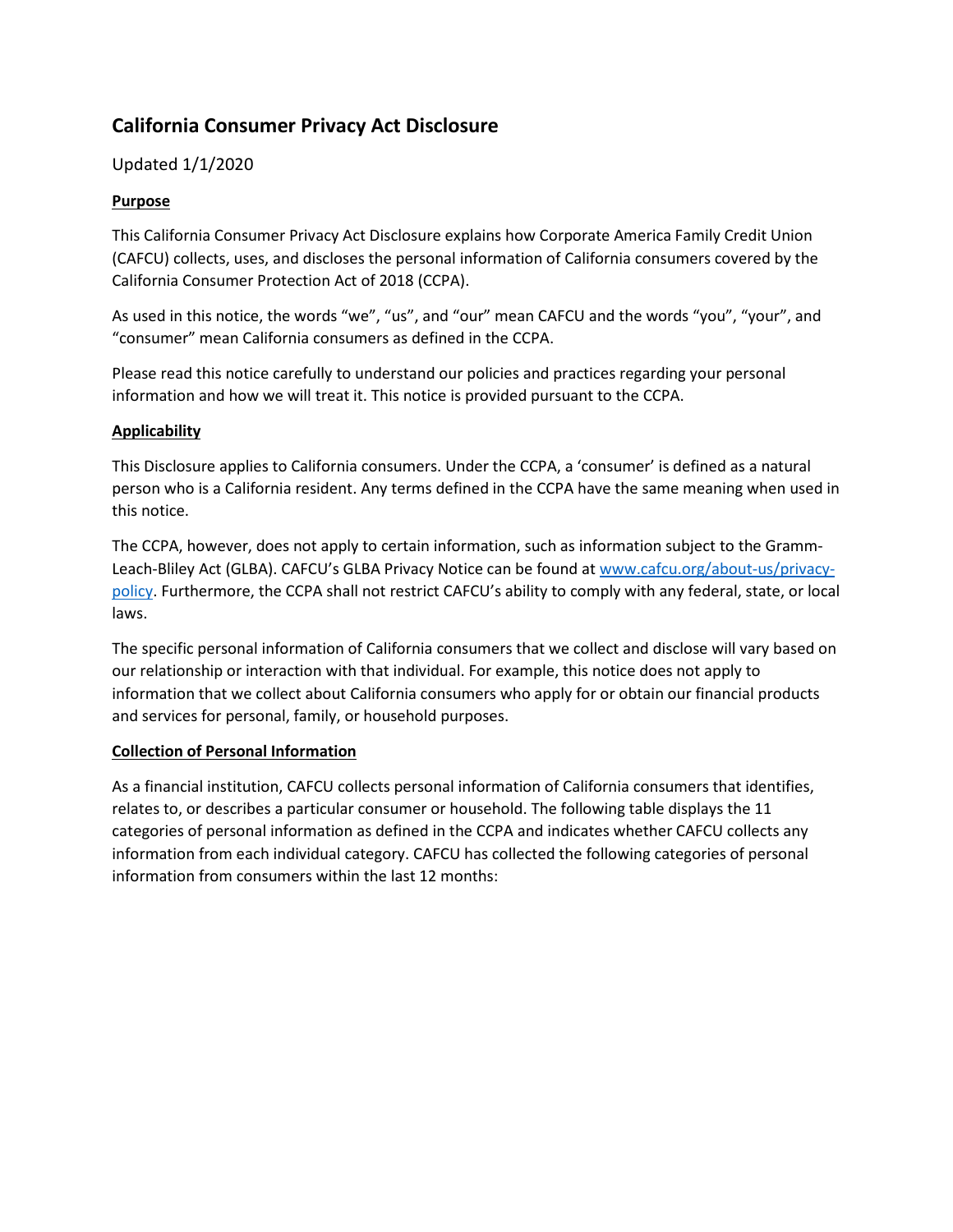| <b>CATEGORY</b> |                                                                                             | <b>EXAMPLES</b>                                                                                                                                                                          | <b>COLLECTED</b><br><b>BY CAFCU?</b> |
|-----------------|---------------------------------------------------------------------------------------------|------------------------------------------------------------------------------------------------------------------------------------------------------------------------------------------|--------------------------------------|
| А.              | Identifiers.                                                                                | Name, postal address, Social Security number.                                                                                                                                            | <b>YES</b>                           |
| <b>B.</b>       | Personal information<br>categories listed in the<br>California Customer<br>Records statute. | Name, signature, social security number, bank account<br>number, or any other financial information. Some<br>personal information in this category may overlap with<br>other categories. | <b>YES</b>                           |
| C.              | Characteristics of<br>protected<br>classifications under<br>California or federal<br>law.   | Age, race, gender, and marital status.                                                                                                                                                   | <b>YES</b>                           |
| D.              | Commercial<br>Information.                                                                  | Transaction information and purchase history.                                                                                                                                            | <b>YES</b>                           |
| Ε.              | Biometric Information.                                                                      | Genetic, physiological, behavioral, and biological<br>characteristics.                                                                                                                   | <b>NO</b>                            |
| F.              | Internet or other<br>electronic network<br>activity information.                            | Browsing history and interactions with a website.                                                                                                                                        | <b>YES</b>                           |
| G.              | Geolocation data.                                                                           | Physical location or movements.                                                                                                                                                          | <b>NO</b>                            |
| Н.              | Sensory data.                                                                               | Audio and visual information such as call and video<br>recordings.                                                                                                                       | <b>YES</b>                           |
| I.              | Professional or<br>employment-related<br>information.                                       | Current or past job history and job application records.                                                                                                                                 | <b>YES</b>                           |
| J.              | Non-public education<br>information.                                                        | Student records such as grades, transcripts, and student<br>schedules.                                                                                                                   | <b>NO</b>                            |
| К.              | Inferences drawn from<br>other personal<br>information.                                     | Profile reflecting a person's preferences, characteristics,<br>psychological trends, predispositions, behavior, attitudes,<br>intelligence, abilities, and/or aptitudes.                 | <b>NO</b>                            |

We obtain the categories of personal information listed above from the following categories of sources:

- Directly from you. For example, information you provide to us when using any of CAFCU's products or services or when applying with CAFCU for a loan or other account.
- Indirectly from you. For example, information about you that we collect in the course of providing services to you.
- From third parties and service providers that interact with us in connection with the services we perform. For example, information we receive from a credit reporting agency when you apply for a loan with CAFCU.
- From our Website and Mobile Application.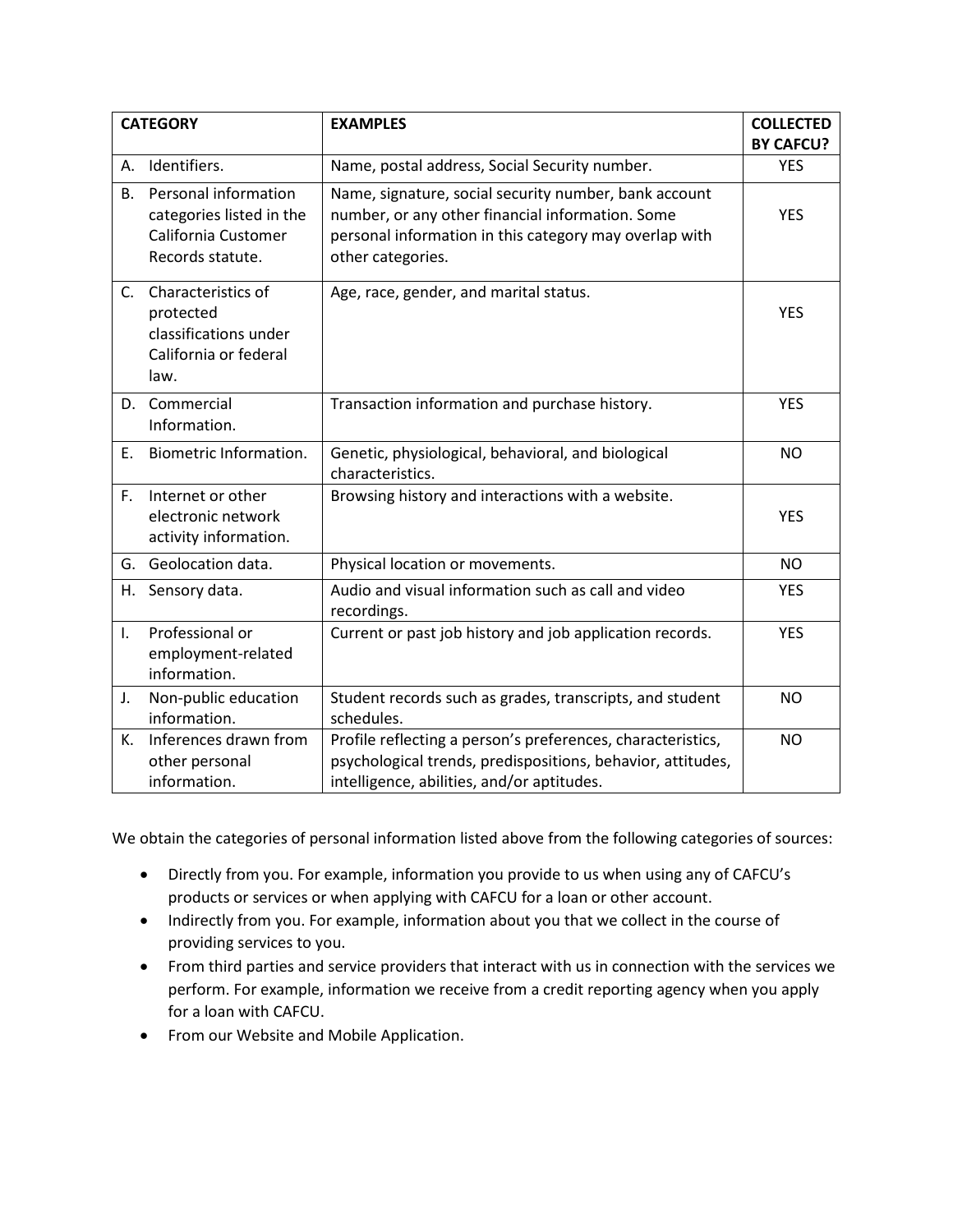### **Use of Personal Information**

We may use or disclose the personal information we collect for one or more of the following business purposes:

- To fulfill or meet the reason for which you provided the information. For example, when you apply for membership, open an account, or apply for a loan.
- To provide you with services that you request from us. For example, when you deposit money, when you use your CAFCU credit or debit card, or when you pay your bills via our online banking site.
- To provide you with email alerts, marketing information, and other notices concerning our products and services, or other news that may be of interest to you.
- To carry out our obligations and enforce our rights arising from any contracts between you and us, including for billing and collections.
- To improve our website and present its contents to you.
- For research, analysis, and product development.
- As necessary or appropriate to protect the rights, property or safety of us, our members, or others.
- To respond to law enforcement requests and as required by applicable law, court order, or governmental regulations.
- As described to you when collecting your personal information or as otherwise set forth in the CCPA.

We will not collect additional categories of personal information or use the personal information we collected for materially different, unrelated, or incompatible purposes without providing you notice.

## **Sales of Personal Information**

In the past 12 months, CAFCU has not sold personal information subject to the CCPA for monetary or other valuable consideration, including personal information of minors under the age of 16. CAFCU does not and will not sell the personal information of any consumer regardless of age.

## **Your Rights under the CCPA**

The CCPA provides consumers with specific rights regarding their personal information. This section describes your CCPA rights.

## *(1) Access to Specific Information Rights (Right to Know)*

You have the right to request that we disclose certain information to you about our collection and use of your personal information currently and over the past 12 months. Once we receive your request and verify your identity, we will disclose to you:

- The categories of personal information we collected about you.
- The categories of sources for the personal information we collected about you.
- Our business or commercial purpose for collecting that personal information.
- The categories of third parties with whom we share that personal information.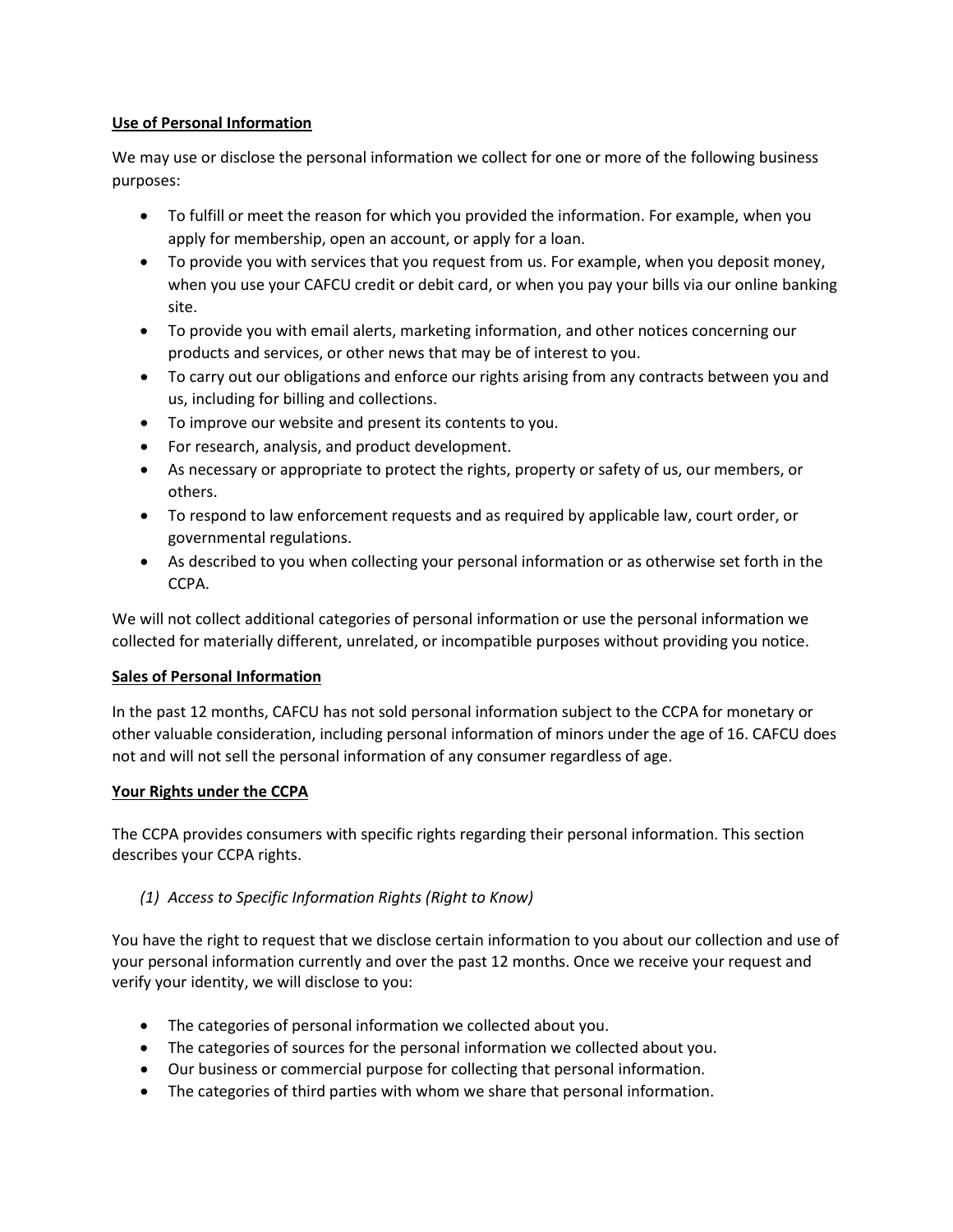- The specific pieces of personal information we collected about you.
- If we disclosed your personal information to a service provider for a business purpose, we will:
	- $\circ$  identify the personal information categories that each service provider was provided

## *(2) Deletion Request Rights (Right to Delete)*

You have the right to request that we delete any of your personal information that we collected from you and retained. Once we receive and confirm your verifiable consumer request, we will delete your personal information from our records, unless an exemption applies.

*(3) Be free from unlawful discrimination for exercising your rights under the CCPA (Right to Non-Discrimination)*

We will not discriminate against you for exercising any of your CCPA rights. Unless permitted by the CCPA, we will not:

- Deny you goods or services.
- Charge you different prices or rates for goods or services, including through granting discounts or other benefits, or imposing penalties.
- Provide you a different level or quality of goods or services.
- Suggest that you may receive a different price or rate for goods or services or a different level or quality of goods or services.

We do not offer certain financial incentives permitted by the CCPA that can result in different prices, rates, or quality levels.

In some cases, we may not be able to honor your access or deletion request. For example, we will not honor your request if we cannot verify your identity. Additionally, we will not honor your request where an exception applies, such as where your personal information that we maintain about you is not subject to the CCPA's access or deletion rights. We will advise you in our response if we are not able to honor your request due to an exemption provided by the CCPA. We will not provide personal information such as social security numbers, driver's license numbers, government issued identification numbers, or any specific pieces of information if the disclosure presents the possibility of unauthorized access that could result in identity theft, fraud, or unreasonable risk to data or systems and network security.

## **How to Exercise Your Rights**

To exercise the access and deletion rights described above, please submit a verifiable consumer request to us by either:

- Calling us at 800-359-1939
- Visiting [www.cafcu.org/](http://www.cafcu.org/)CCPA
- Visiting our Santa Clara branch located at: 2350 Mission College Blvd., Suite 100, Santa Clara, CA 95054